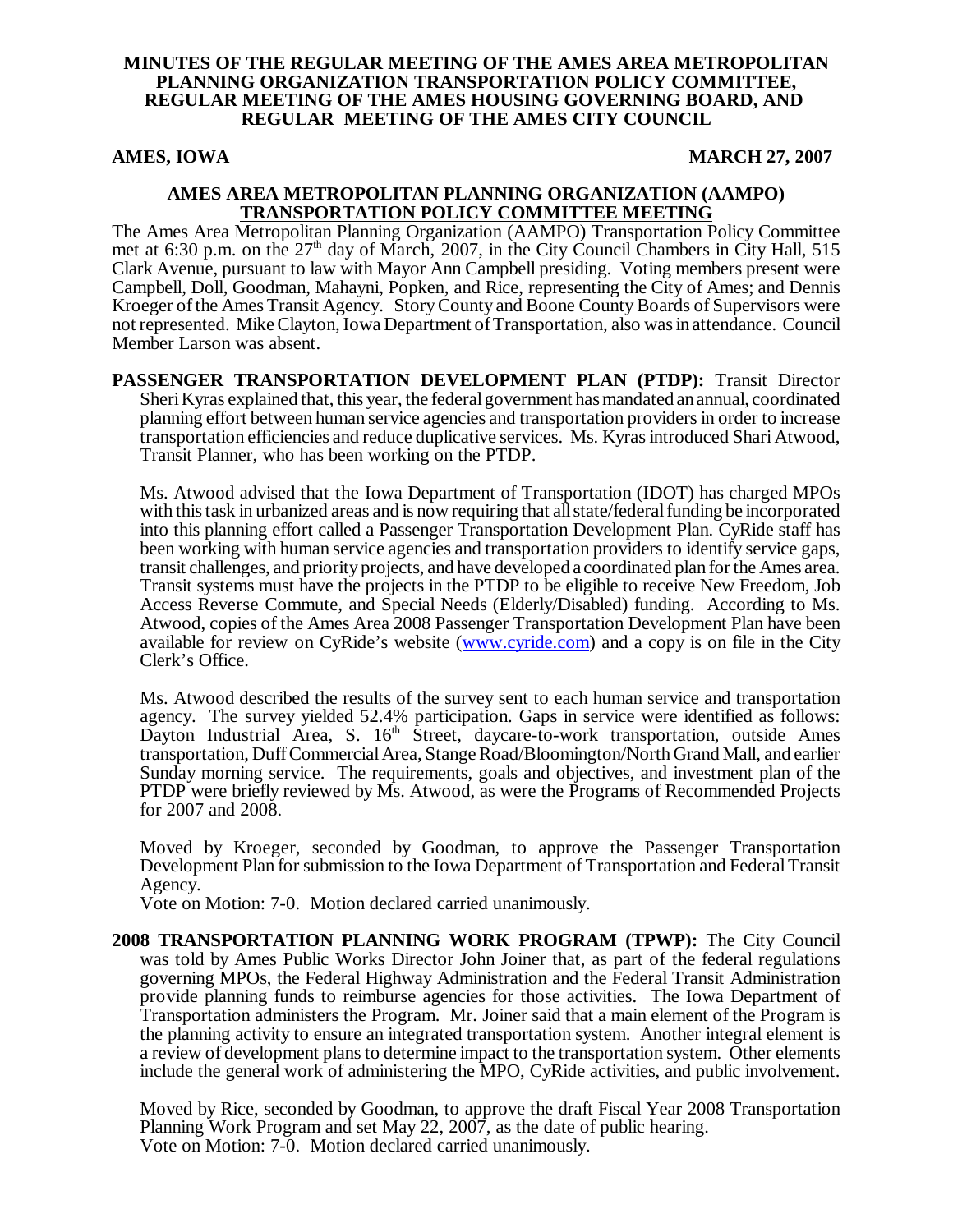**2008-2011 TRANSPORTATION IMPROVEMENT PROGRAM (TIP):** Director Joiner informed the Committee that in order to receive funds for transportation improvement projects, it is necessary to have the projects be a part of the approved statewide plan. The initial step in this process is for the MPO to develop a draft TIP. The draft plan provides for projects for street improvements, CyRide improvements, and trail projects. It also includes annual payments for a pavement management program that is operated statewide and annual support of the Statewide Urban Design and Specifications (SUDAS) program.

According to Mr. Joiner, the street projects included in the draft Plan meet the criteria adopted by the Policy Committee for project evaluation. The AAMPO Technical Committee has recommended approval of the draft Plan.

Mr. Joiner explained that federal funding will be received to update the SUDAS Manual in Fiscal Years 2008, 2009, 2010, and 2011.

New projects under the Surface Transportation Program are as follows: Skunk River Trail Paving from Southeast  $16<sup>th</sup>$  Street to E. Lincoln Way in FY 2008 Pavement Rehabilitation of North Dakota Avenue from 600' south of Delaware Avenue to Ontario Street in FY 2008 Pavement Rehabilitation of 13<sup>th</sup> Street from the Union Pacific Railroad Overpass to Stange Road

in FY 2009

Pavement Rehabilitation of George Washington Carver Avenue from Stange Road to Bloomington Road in FY 2010

Grading and Paving of the Grand Avenue Extension from South 16<sup>th</sup> Street to Squaw Creek Drive in 2011

According to Director Kyras, all projects are listed in the City's Capital Improvements Plan.

Moved by Kroeger, seconded by Popken, to approve the draft Transportation Planning Work Program and set May 22, 2007, as the date of public hearing. Vote on Motion: 7-0. Motion declared carried unanimously.

**ADJOURNMENT:** Moved by Doll, seconded by Goodman, to adjourn the meeting at 6:56 p.m.

## **REGULAR MEETING OF THE AMES HOUSING GOVERNING BOARD**

The regular meeting of the Ames Housing Governing Board was called to order by Chairperson Campbell at 7:00 p.m. on March 27, 2007, with the following members present: Doll, Goodman, Horness, Mahayni, Popken, and Rice. Council Member Larson was not present.

**HEARING ON AMES PUBLIC HOUSING AUTHORITY (PHA) ANNUAL PLAN:** Housing Coordinator Vanessa Baker-Latimer introduced Joyce Brown, Housing Assistant, who helps coordinate the activities of the City's Section 8 Rental Assistance Program, and Tammy Horness, volunteer member of the Ames Housing Governing Board.

Ms. Baker-Latimer explained that the federal government mandates that Public Housing Authorities submit yearly updates to their Annual Plans to the Department of Housing and Urban Development (HUD). The Annual Plan informs HUD, its participants, and members of the public of the PHA's mission for serving the needs of low-income and very low-income families and its strategy for addressing those needs. According to Ms. Baker-Latimer, the legal notice was published and the 45-day public comment period ended on March 16, 2007. No comments had been received.

Mayor Campbell opened the hearing. No one wished to speak, and the hearing was closed.

Moved by Mahayni, seconded by Goodman, to adopt RESOLUTION NO. 07-113 approving the submittal of the 2007/08 Annual PHA Plan and required attachments to HUD in connection with the City's Section 8 Rental Subsidy Housing Programs.

Roll Call Vote: 7-0. Resolution declared adopted unanimously and hereby made a portion of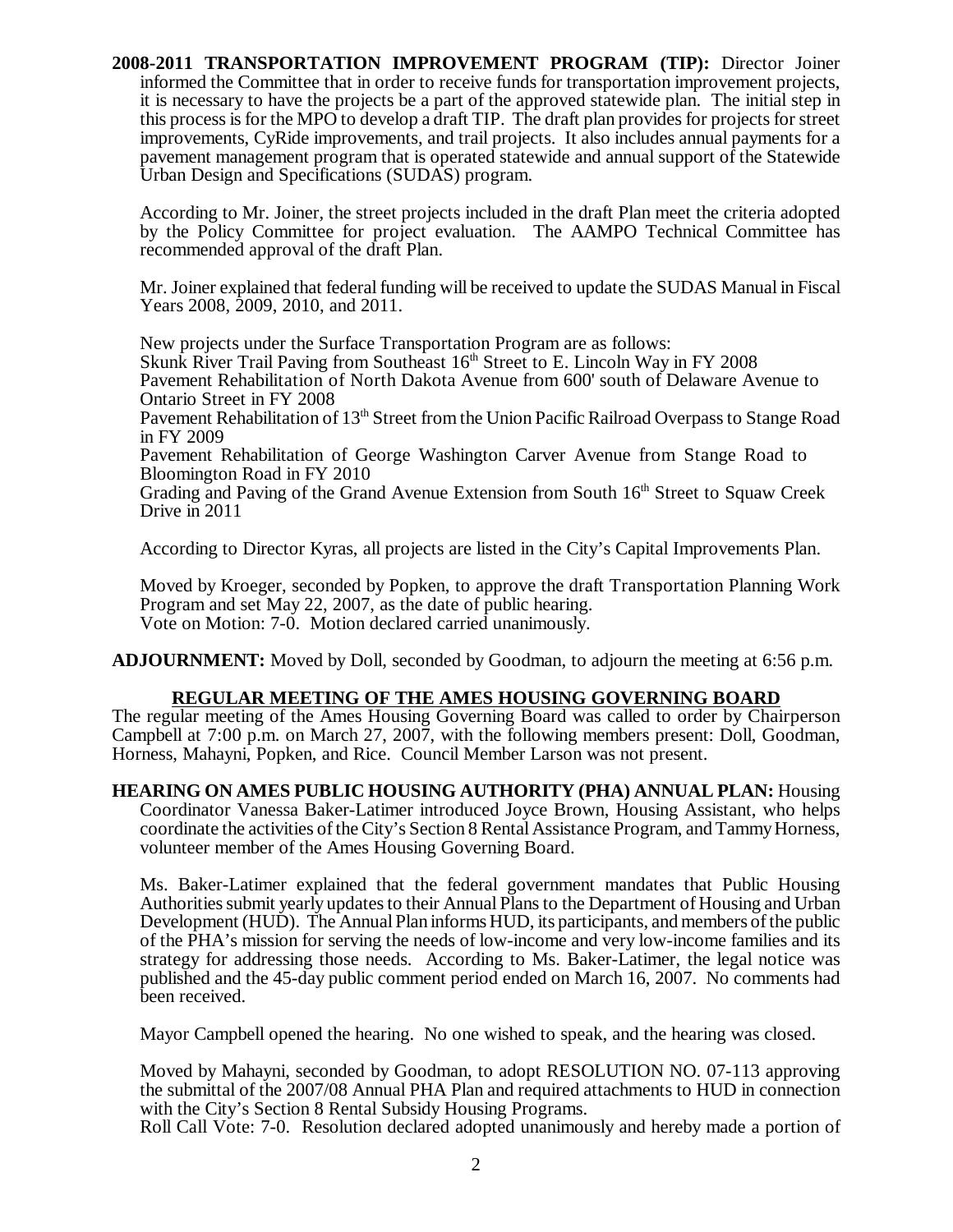these minutes.

**AMENDMENTS TO THE SECTION 8 ADMINISTRATIVE PLAN:** Ms. Baker-Latimer told the Council that, as part of the administration of the Section 8 Rental Housing Subsidy Programs, all PHAs are required to amend the discretionary policies and procedures in their Administrative Plan to conform to HUD's Section 8 Rental Housing Subsidy Program. Staff, in consultation with the Resident Advisory Board, reviewed the policies and procedures and found that several of the policies needed to be updated in order to be in compliance with HUD regulations. The City's Housing Coordinator has been authorized to make minor changes, clarifications, and/or additions to the Administrative Plan and bring those changes, once a year, to the Governing Board for adoption.

The revisions/clarifications requested to be adopted were: (1) Procedural Requirements as they relate to implementation of new HUD regulations under the Violence Against Women Act, and (2) six Procedural Clarifications. Each procedural clarification was explained in detail by Ms. Baker-Latimer.

Moved by Rice, seconded by Popken, to adopt RESOLUTION NO. 07-114 approving amendments to the City's Administrative Plan in connection with the Section 8 Rental Subsidy Programs.

Roll Call Vote: 7-0. Resolution declared adopted unanimously and hereby made a portion of these minutes.

**ADJOURNMENT:** Moved by Doll, seconded by Goodman, to adjourn the Housing Governing Board meeting at 7:10 p.m.

## **REGULAR MEETING OF THE AMES CITY COUNCIL**

The regular meeting of the Ames City Council was called to order by Mayor Ann Campbell at 7:14 p.m. on March 27, 2007, in the City Council Chambers in City Hall, 515 Clark Avenue. Present from the Ames City Council were Doll, Goodman, Mahayni, Popken, and Rice. Council Member Larson and *ex officio* Member Buske were absent.

**PROCLAMATION FOR GOOD NEIGHBOR EMERGENCY ASSISTANCE MONTH:** Mayor Campbell proclaimed the Month of April 2007 as Good Neighbor Emergency Assistance Month. Accepting the Proclamation was Tim Gossett, President of Good Neighborhood Emergency Assistance organization.

**PROCLAMATION FOR HOUSING AMERICA 2007:** Mayor Campbell endorsed the Housing America 2007 Campaign, its goals, objectives, and purposes, recommitting the City to meeting the affordable housing and community development needs of the community. City Housing Coordinator Vanessa Baker-Latimer accepted the Proclamation.

**PRESENTATION OF IOWA STATE UNIVERSITY (ISU)/CITY JOINT CONSTRUCTION OF RAIN GARDEN IN THE VACANT LOT AT THE LIBRARY:** Library Director Art Weeks explained that 215 Fifth Street was demolished to make room for the eventual expansion of the Public Library. Presently, the 7,000 square-foot lot is vacant. Mr. Weeks pointed out that the mission of the Ames Public Library is to connect people with ideas, and he was pleased to advise that Parks & Recreation Director Nancy Carroll and Jenna Thompson, affiliated with the VEISHEA Service Day project, came up with the idea for a rain garden at the site.

Mr. Weeks described a rain garden as a sustainable solution to run-off pollution. It recharges ground water, filters out pollutants, and features native plantings on the surface. Demonstrations on the creation of rain gardens will be held at the Library in the near future.

Partners in this endeavor are the City, ISU Department of Landscape Architecture, VEISHEA Service Day volunteers, and Prairie Rivers RC & D. Costs (either funding or in-kind services)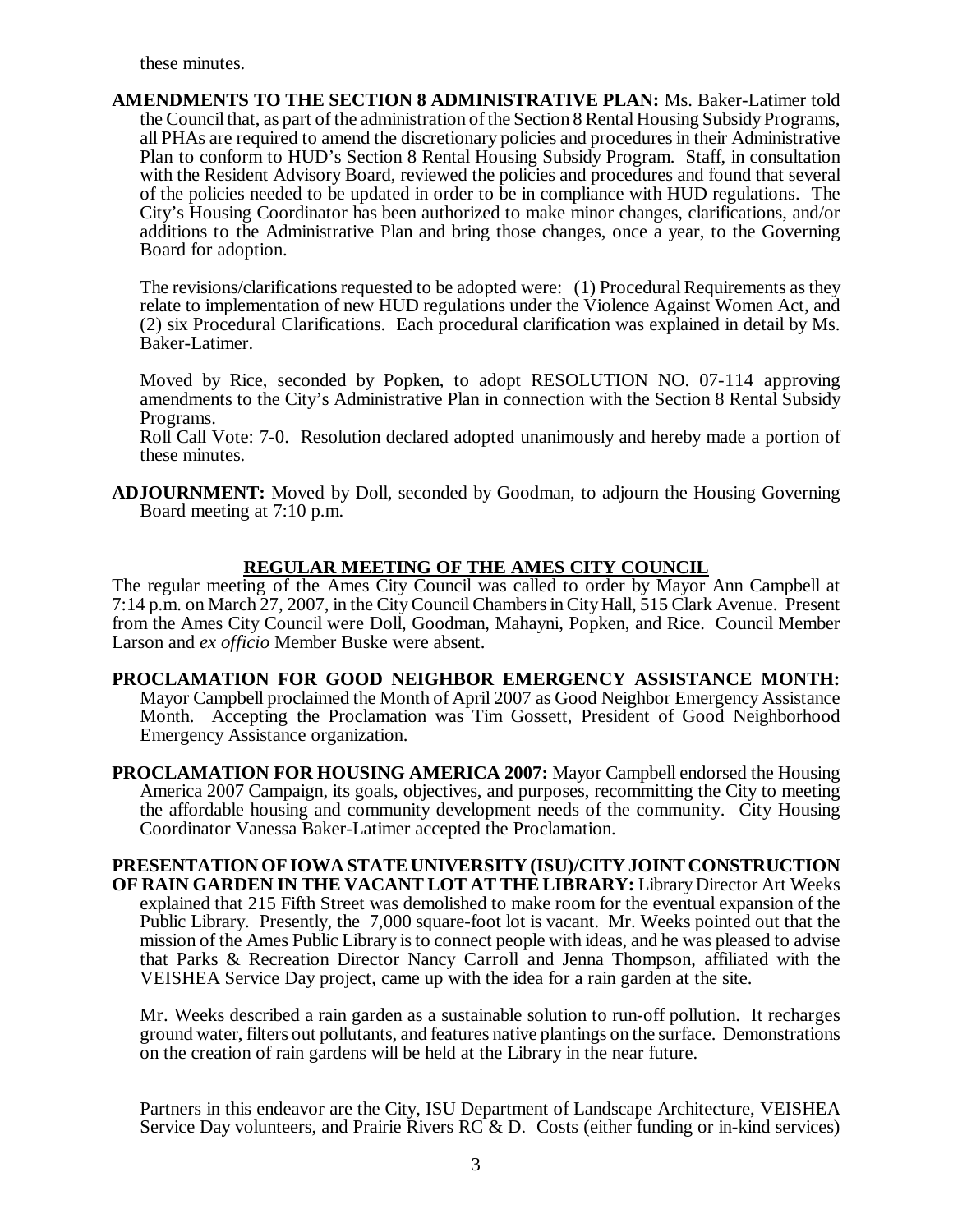will be shared among the partners.

Jenna Thompson advised that a total of 21 projects are being undertaken by ISU Service Day volunteers.

**CONSENT AGENDA:** Council Member Goodman asked that Item No.19 be pulled for separate discussion. Council Member Doll requested that Item No. 20 be discussed separately.

Moved by Popken, seconded by Doll, to approve the following items on the Consent Agenda:

- 1. Motion approving payment of claims
- 2. Motion approving minutes of the regular meeting of March 6, 2007, and special meeting of March 20, 2007
- 3. Motion approving certification of civil service applicants
- 4. Motion approving renewal of the following liquor licenses and beer permits:
	- a. Class C Liquor Café Northwest, 114 Des Moines Street
		- b. Class E Liquor, B Wine & C Beer Cyclone Liquors, 626 Lincoln Way
		- c. Special Class C Liquor The Spice Thai Cuisine, 402 Main Street
		- d. Special Class C Liquor Valentino's, 2500 Ferndale Avenue
		- e. Class B Beer Old George's Pizza, 421 South Duff Avenue
		- f. Class B Beer Swift Stop #4, 1118 South Duff Avenue
		- g. Class B Beer Swift Stop #5, 3218 Orion Street
- 5. Motion approving the following new liquor licenses:
	- a. Seasonal Class B Beer Permit and Outdoor Service Privilege for Homewood Golf Course,  $401$  East  $20<sup>th</sup>$  Street
- 6. Motion approving encroachment permit for an awning over the sidewalk at 216 Main Street
- 7. RESOLUTION NO. 07-115 approving appointment of Jerry Knox to Public Art Commission
- 8. RESOLUTION NO. 07-116 approving appointment of Richard Mercer to Plumbing and Mechanical Board
- 9. RESOLUTION NO. 07-117 approving Bid Awards and Purchases, \$25,000-\$50,000, for the period March 1-15, 2007
- 10. RESOLUTION NO. 07-118 authorizing Mayor to sign loan agreements with Quality Attributes Software, Inc., for \$40,000 Revolving Loan Fund loan
- 11. RESOLUTION NO. 07-119 approving ICMA-RC to be a 457(b) plan administrator through June 30, 2012
- 12. RESOLUTION NO. 07-120 approving implementation of 401(a) money purchase defined contribution retirement plan and trust with ICMA-RC
- 13. RESOLUTION NO. 07-121 approving amendments to City's Records Retention Schedule
- 14. Requests for Campustown Cleanup on April 15:
	- a. RESOLUTION NO. 07-122 approving closure of parking stalls in the 100 block of Welch Avenue from 3 a.m. until 3 p.m.
	- b. RESOLUTION NO. 07-123 approving closure of Welch Avenue between Lincoln Way and Fire Station #2 between 9 a.m. and 1 p.m.
	- c. RESOLUTION NO. 07-124 approving waiver of fees for the use of water and installation/ removal of hydrant meter
	- d. RESOLUTION NO. 07-125 approving waiver of the cost of electricity (if necessary)
- 15. RESOLUTION NO. 07-126 approving waiver of fees for water and hydrant meter for "Waterball" fundraising event on April 15, 2007
- 16. RESOLUTION NO. 07-131approving airport hangar leases with:
	- a. Eller Enterprises
	- b. Kenneth L. Augustine
	- c. Ames Hangar Club, Inc.
	- d. Viking Aviation, Inc.
	- e. Field of Dreams
- 17. RESOLUTION NO. 07-132 approving Surface Improvement Agreements with Union Pacific Railroad for the  $20<sup>th</sup>$  Street and  $24<sup>th</sup>$  Street Crossings
- 18. RESOLUTION NO. 07-133 approving Engineering Services Contract for U. S. 69 Intersection Improvements Program (13<sup>th</sup> Street/Grand Avenue)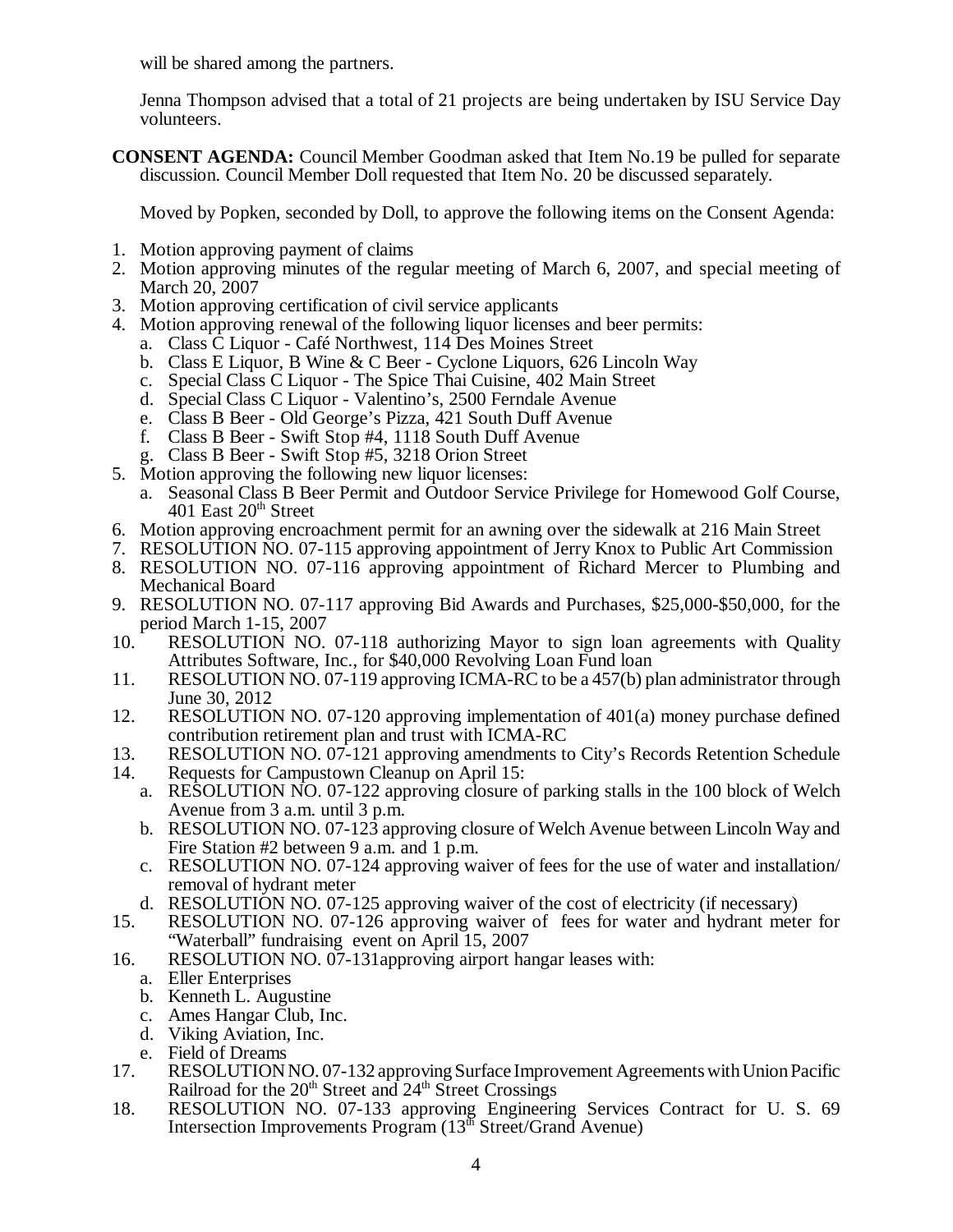- 19. RESOLUTION NO. 07-134 approving amendment to Program Guidelines in connection with the Housing for Sustainable Neighborhoods project
- 20. RESOLUTION NO. 07-135 awarding contract for Dayton Avenue Substation Grounding & Fence Improvement Project to Nikkel & Associates of Ames, Iowa, in the amount of \$57,842.00
- 21. RESOLUTION NO. 07-136 awarding contract for Motor Control Center Installation Project, GT1 to Baker Electric of Des Moines, Iowa, in the amount of \$29,057.00
- 22. RESOLUTION NO. 07-137 awarding contract for Unit No. 7 Boiler Chemical Cleaning to Rocky Mountain Industrial Services, LLC, of Denver, Colorado, in the amount of \$76,963.81, plus applicable taxes
- 23. RESOLUTION NO. 07-138 waiving purchasing policies and approving continuation of parttime mechanical engineering services from Brown Engineering Services in an amount not to exceed \$48,200 for the Ames Power Plant
- 24. RESOLUTION NO. 07-139 approving rehabilitation of 115 East 14<sup>th</sup> Street in conjunction with the partnership agreement with Habitat for Humanity of Central Iowa
- 25. RESOLUTION NO. 07-141 approving Change Order No.1 adding sales taxes to contract with General Cable Company for 161-kV Transmission Line Conductor Project
- 26. RESOLUTION NO. 07-142 approving contract and bond for S.E. 16<sup>th</sup> Street Paving and Bridge Replacement Project
- 27. RESOLUTION NO. 07-143 approving contract and bond for 2007/08 Collector Street Rehabilitation Program (Beach Avenue)
- 28. RESOLUTION NO. 07-144 accepting completion of 2006/07 Resource Recovery System Improvements (Air Classifier and Conveyors)
- 29. RESOLUTION NO. 07-145 accepting completion of 2006/07 Resource Recovery System Improvements (Tipping Floor Roof)
- 30. RESOLUTION NO. 07-146 accepting completion of the 2006/07 Cy-Ride Route Reconstruction Program (Jewel Drive from South Duff Avenue to Garnet Drive) Roll Call Vote: 5-0. Resolutions declared adopted unanimously, signed by the Mayor, and hereby made a portion of these minutes.
- **VEISHEA 2007:** Representing VEISHEA 2007, Nate Johannsen, General Co-Chair, and Kelsi Mehmen, Co-Chair of the Entertainment Committee, were present. In addition to the requests for street closures, Mr. Johannsen presented a request for \$3,000 in funding for the pancake and wings feed to be held on the Friday and Saturday nights of VEISHEA. Ms. Mehmen described some of the activities to be held during the week-long celebration.

Moved by Mahayni, seconded by Doll, to adopt RESOLUTION NO. 07-129 approving temporary street closures for the VEISHEA parade on April 21.

Roll Call Vote: 5-0. Resolution declared adopted unanimously, signed by the Mayor, and hereby made a portion of these minutes.

Moved by Mahayni, seconded by Doll, to adopt RESOLUTION NO. 07-130 approving closure of the northbound intersections at Lincoln Way and Welch, Lincoln Way and Morrill Road, and Lincoln Way and Union Drive.

Roll Call Vote: 5-0. Resolution declared adopted unanimously, signed by the Mayor, and hereby made a portion of these minutes.

Moved by Goodman, seconded by Popken, to refer to staff the letter from the VEISHEA 2007 Committee requesting funding in the amount of \$3,000 to help pay for the pancake fee and wing feed on Friday and Saturday nights of VEISHEA 2007.

Vote on Motion: 5-0. Motion declared carried unanimously.

**CAMPUSTOWN SPRING KICK-OFF ON APRIL 15:** Moved by Mahayni, seconded by Doll, to adopt RESOLUTION NO. 07-127 approving closure of Chamberlain Street between Stanton and Lynn Avenues from 1:00 p.m. to 10:00 p.m.

Roll Call Vote: 5-0. Resolution declared adopted unanimously, signed by the Mayor, and hereby made a portion of these minutes.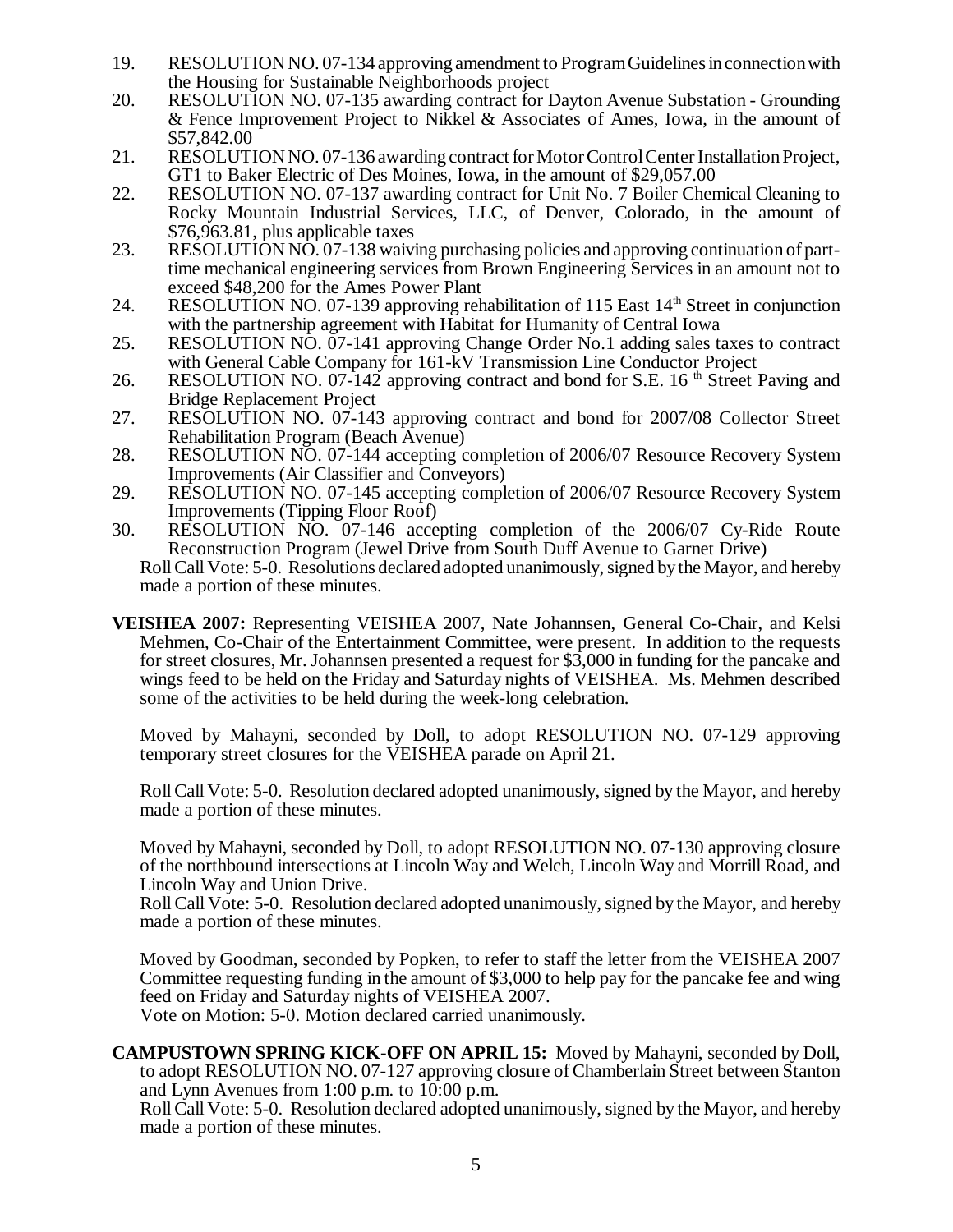Moved by Mahayni, seconded by Doll, to adopt RESOLUTION NO. 07-128 approving closure of metered parking spaces on Chamberlain Street between Stanton and Lynn Avenues from 1:00 p.m. to 10:00 p.m.

Roll Call Vote: 5-0. Resolution declared adopted unanimously, signed by the Mayor, and hereby made a portion of these minutes.

Moved by Doll, seconded by Mahayni, to approve a street vending permit to allow for food and beverage sales.

Vote on Motion: 4–0-1. Voting aye: Doll, Mahayni, Popken, Rice. Voting nay: None. Abstaining: Goodman. Motion declared carried.

- **PUBLIC FORUM:** No one wished to speak at this time.
- **CLASS C LIQUOR LICENSE FOR PHUEL BAR, 116 WELCH AVENUE:** Chief Loras Jaeger reminded the Mayor and City Council that in November, 2006, criteria were created for renewal of liquor licenses/beer permits. Based on that criteria, staff is recommending denial of the renewal of the Class C Liquor License for Phuel Bar located at 116 Welch Avenue.

Chief Jaeger introduced Lieutenant Huff from the 11-to-7 Shift. Lieutenant Huff advised that there was one correction to his memo formerly distributed to the Mayor and City Council: There were 23 citations issued to 18 different people (not 17 different people). He reviewed the information on the License Renewal Criteria Form completed for Phuel Bar.

Council Member Goodman recalled that the City Council denied this License the last time that it was up for renewal; however, the state overturned that and issued the license. City Attorney Doug Marek advised that the City Council does have authority to set more rigid guidelines for license issuance. He said that if the City Council denies approval of the license renewal, the applicant has the right to appeal that decision to the state, just as they did last year.

Bonnie Valverde, Manager of Phuel Bar, introduced Matthew Mauk, attorney for the Bar. Ms. Valverde stated that the Criteria Form as completed by the Police Department was incorrect, as she had attended a quarterly meeting with the Police Department. She also stated that she was not notified of the first quarterly meeting. Ms. Valverde also advised that she does offer incentives to her employees, paying them \$10 for every false identification that is turned in to management. According to Ms. Valverde, if a citation is issued for on premises under the legal age, the doorman on duty at that time is fired. Ms. Valverde believes that the Phuel Bar is making an effort to prohibit underage persons from entering the Bar.

Mr. Mauk stated that the following actions for improvement will be taken:

- 1. All false identifications will be turned in to Lieutenant Huff of the Police Department
- 2. Management will attend all quarterly meetings with the Police Department
- 3. Dwight Rivera will be banned from the premises
- 4. Information on who is the manager in charge will be posted
- 5. Incentives for employees/firing doormen when citations are issued will continue
- 6. Flashlights will be used to read the ID presented
- 7. A listing of all employees will be provided to the Police Department

According to Mr. Mauk, they would accept a six-month license (instead of a 12-month one) to ensure that they are complying with all regulations.

Chief Jaeger advised that the promise of the above-named improvements being made does not change the Police Department's recommendation for denial of the renewal request. Lieutenant Huff said that the relationship with bar management and the high number of citations are the reasons for the Department recommending denial.

Mr. Mauk pointed out that Paddy's Irish Pub, with comparable occupancy, had 19 citations in a year's time, but was not denied a liquor license. He asked that all bars be treated consistently.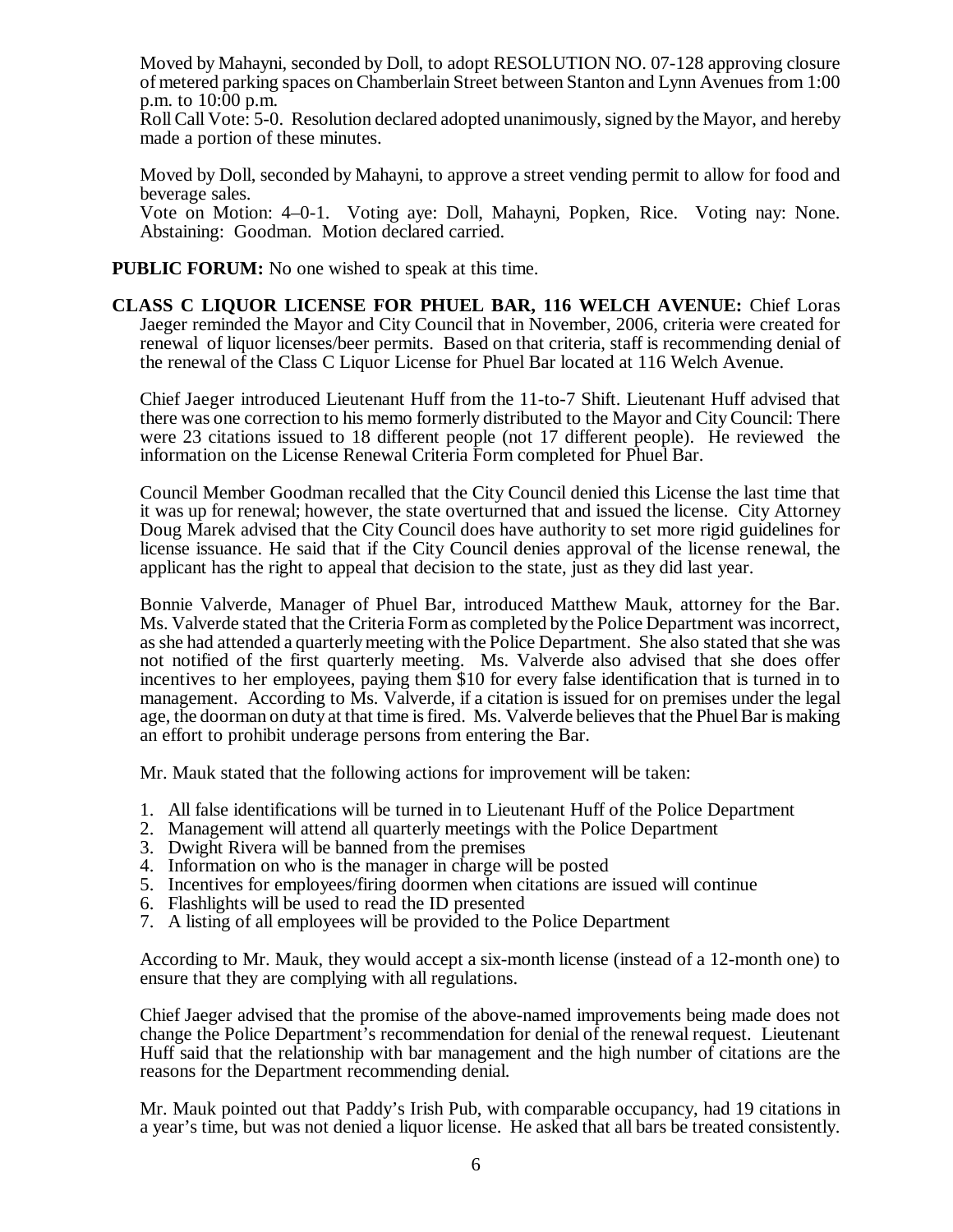Ms. Valverde pointed out that no citations had been issued on the weekends when she was in charge of the bar. She said that there have been problems when Dwight Rivera, Ms. Valverde's brother, portrayed himself as the Bar manager. Ms. Valverde stated that she or her father, Pio Rivera, will be the only ones allowed to "manage" the Bar.

Council Member Mahayni recalled that the liquor license for the Phuel Bar was denied by the City Council last year due to the number of violations issued. He pointed out that the Bar had one year to remedy the problems, yet a large number of citations was again issued; no improvements have been made. Ms. Valverde said that the Bar had taken measures to identify minors and prevent citations. Mr. Mahayni asked why citations continue to be issued if 100% of the Bar's employees had attended the Police Department training. It concerns him more that the employees have been trained, yet under-age persons are still gaining access.

Ms. Valverde argued that management at the Phuel Bar is making efforts to prevent under-age persons from entering their premises. She read excerpts from the Alcoholic Beverages Division ruling to overturn last year's denial by the City Council; they found that the number of citations issued was an insufficient basis to deny renewal of the license.

Frederico Valverde, doorman at the Phuel Bar, stated that he works there every weekend and has not had a violation issued during his shifts. He pointed out that he spends over a minute on average attempting to read every ID presented; he uses a flashlight and looks very thoroughly at the ID and the person. Mr. Valverde said that there are some very good fake IDs being generated. He wanted to know how many violations were issued to patrons who had a fake ID.

Smith Gavan indicated that he was a former employee of the Phuel Bar, having been fired after admitting an under-age person with a fake ID. He advised that Pio Rivera and Bonnie Valverde are very strict about not allowing under-age persons. Mr. Vaughn said that it is very difficult to determine if the ID being presented is fake.

Clifford Budd, also a doorman at Phuel Bar, testified that employees are given \$10/each false identification turned in to management. He advised that it is a very difficult job; there are times when persons present the identification of an older sibling, whose appearance is very similar.

Lieutenant Huff stated that it is difficult to detect false IDs; however, it makes it more difficult when the bar has the reputation of allowing minors to enter. Also, the level of cooperation from the Bar has not been good.

Attorney Mauk pointed out that based on the volume of patrons in the Phuel Bar, i.e., 15,600/year, the number of violations equates to one (1) incident for 917 patrons. He does not feel that that is excessive.

Even though Ms. Valverde testified that no violations had occurred on weekends, Council Member Doll pointed out that eight of the violations had occurred on a Friday or Saturday night.

Council Member Goodman advised that he would prefer that the Phuel Bar be issued a six-month license in an attempt to allow the bar to operate under the sole management of Bonnie Valverde and Pio Rivera. He believes this to be a family corporation and doesn't think that it is reasonable to prevent members of the family from entering the Bar.

Council Member Rice indicated that he would like to approve a six-month license with a stipulation that no violations be issued during that time period. Attorney Marek advised that it

was possible to deny the one-year license and to approve a six-month license, but not to place conditions on the approval.

Council Member Doll pointed out that this same situation occurred at the Phuel Bar's last annual renewal date; however, no improvements have been made. He pointed out that the Bar actually has had a year to make improvements, but has not done so.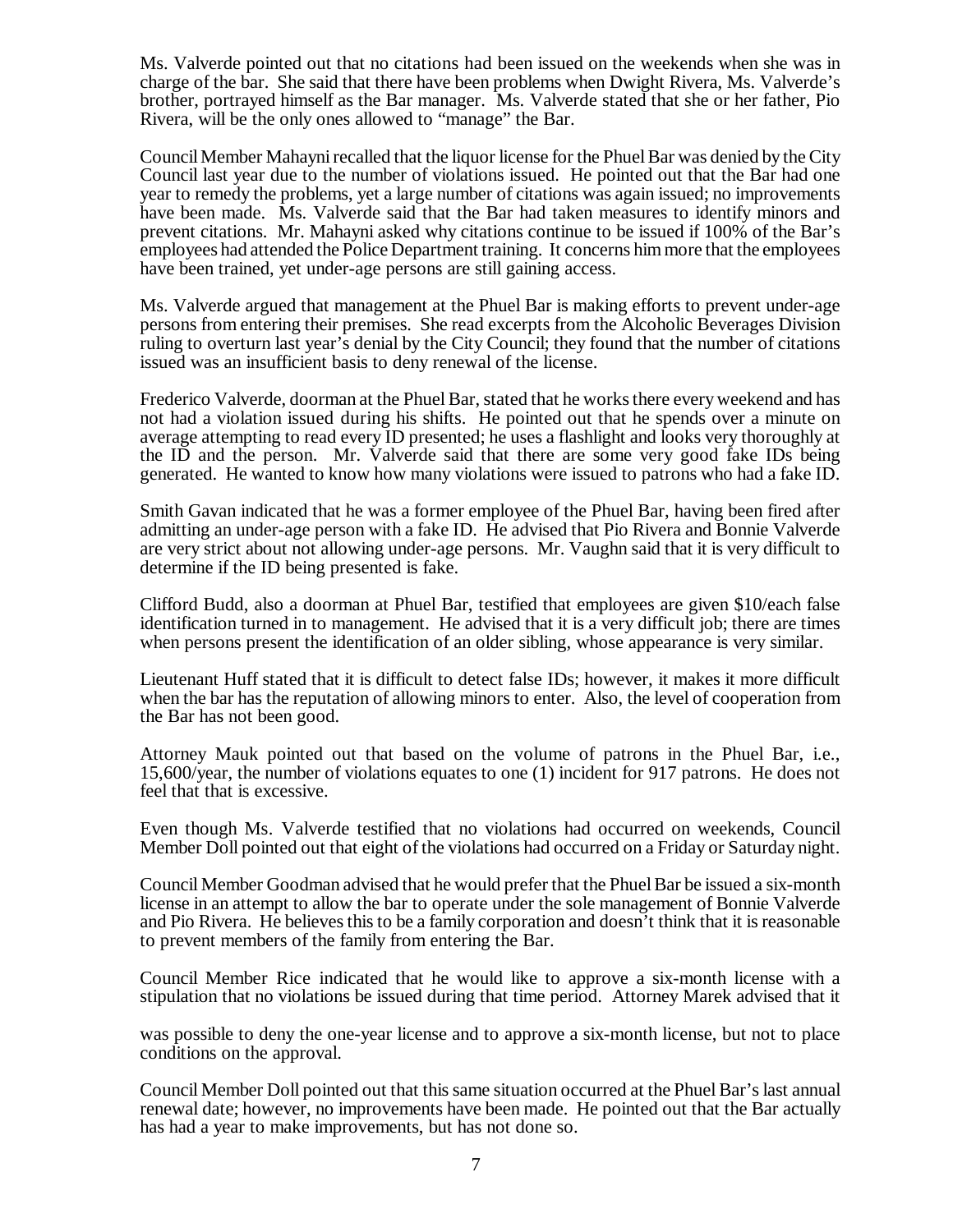Moved by Mahayni, seconded by Popken, to deny the Class C Liquor License for Phuel Bar, 116 Welch Avenue.

Vote on Motion: 3-2. Voting aye: Doll, Mahayni, Popken. Voting nay: Goodman, Rice. Motion declared carried.

Council Member Goodman asked that the Renewal Criteria Form be made more clear. Instead of using words, e.g., low, medium, high, to describe the level of cooperation, occupancy, etc., he suggested that numbers be used. Lieutenant Huff explained how they came up with the Form; it is really not possible to use numbers.

### **MAIN STREET CULTURAL DISTRICT (MSCD) REQUEST TO PURCHASE HOLIDAY**

**DECORATIONS:** Assistant City Manager Sheila Lundt stated that the banners would be removed when the snowflakes were installed. City crews would not be installing the snowflakes; a private contractor would do that.

Ms. Lundt further explained that the City's 2006/07 budget includes a \$3,250 allocation to the MSCD for pots and plantings. The MSCD now desires to, instead, utilize this funding for snowflake decorations. If approved, 12 snowflakes would be hung on each side of Main Street. Lighted garland would still be used on the poles not decorated with a snowflake.

Moved by Popken, seconded by Goodman, to approve the purchase of 24 snowflake lights with partial City funding in the amount of \$3,250, contingent on confirmation that the enamel on the light poles will not be damaged in any way by the decorations or the brackets. Vote on Motion: 5-0. Motion declared carried unanimously.

The meeting recessed at 8:27 p.m. and reconvened at 8:37 p.m.

#### **HEARING ON MAJOR SITE DEVELOPMENT PLAN/ADAPTIVE REUSE FOR THE STREETS OF NORTH GRAND LOCATED AT 2801 GRAND AVENUE:** Mayor Campbell opened the public hearing.

Planner Seana Perkins advised that the developers are requesting approval of a Preliminary Plat and Major Site Development Plan for the redevelopment of the existing North Grand Mall. Ms. Perkins corrected a property line boundary on Exhibit 1 attached to the Council Action Form. She stated that the proposed renovated mall would consist of 480,815 square feet, which is over 60,000 square feet more than the existing structure. The renovation would include demolition of the Sears store and the associated building connected to the south side of Sears. Okoboji Bar and Grill, Wells Fargo, and the Ames Back and Neck Care Center are also proposed to be removed. Four independent structures, including Proposed Retail Buildings A, B, C, and D, would be constructed where Sears and the associated structure to the south are located. Proposed Retail Building E would be constructed in the general location of the existing Okoboji Bar and Grill. The Major Site Development Plan, being processed concurrently with the Preliminary Plat, is needed to remedy property lines that conflict with proposed locations for the retail buildings.

Ms. Perkins stated that the proposal also includes a reconfiguration of the parking lot, which will entail removing the interior driveway that runs diagonally across the site in front of Sears and which connects to the easterly most driveway entrance on  $24<sup>th</sup>$  Street. The driveway traversing that portion of the mall to be demolished would be relocated to the west to make room for an expanded footprint for the mall. It was pointed out that these changes will result in changes to the interior landscaped island within the parking lot; some islands will be removed and new islands will be installed at the ends of some of the parking aisles. Because all of the proposed changes to the site do not conform to specific requirements of the Code, the Adaptive Reuse standards must be met. Ms. Perkins reviewed the interpretation made by the City Council at their meeting of January 23, 2007, concerning the applicability of the Adaptive Reuse provision. According to Ms. Perkins, the applicant is basing its Adaptive Reuse application on the stated economic value of the mall site to the City rather than historic or architectural value.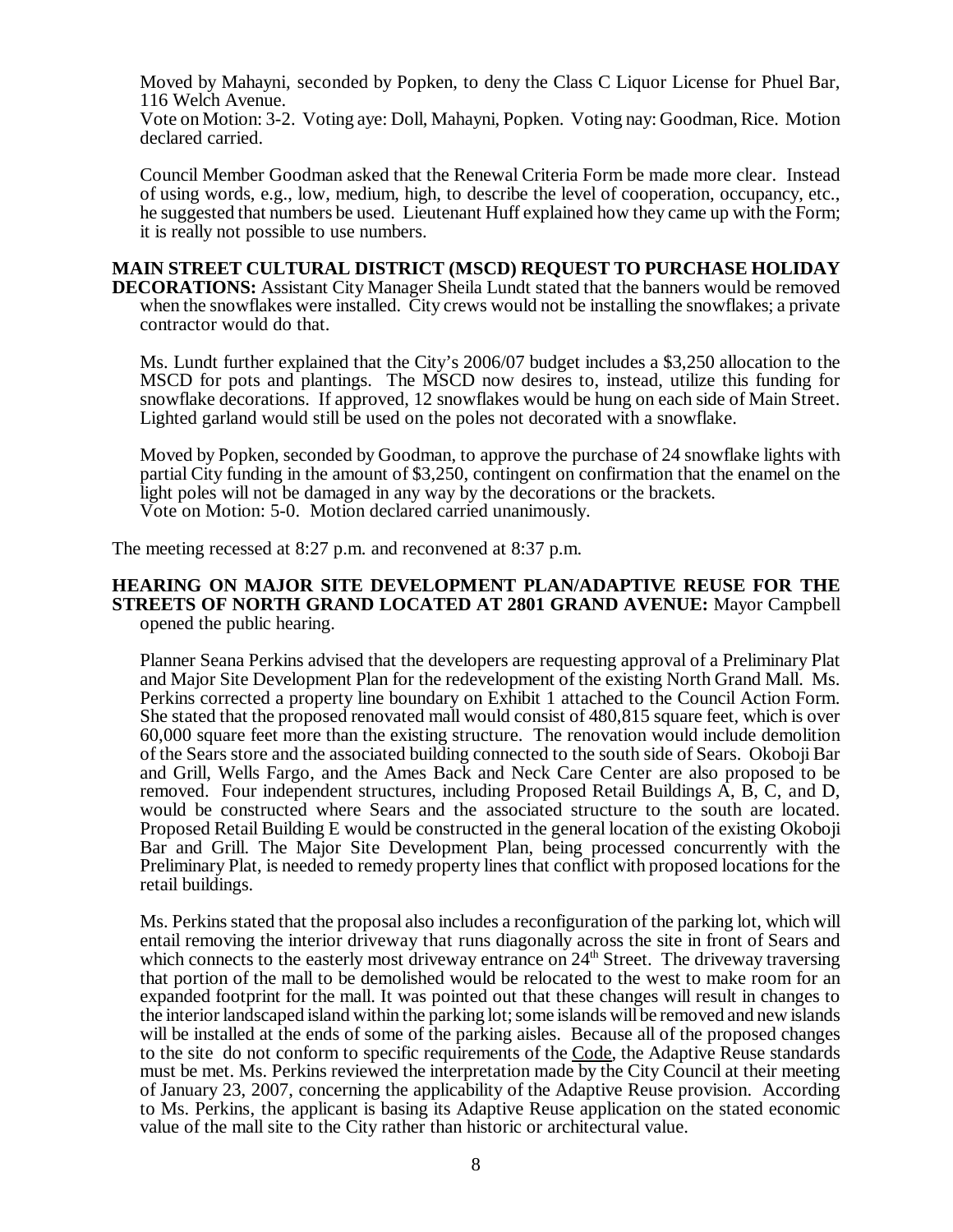Planner Perkins advised that staff believes the application qualifies for the Adaptive Reuse provision. However, since not all of the proposed changes to the site conform with the specific requirements of the Code, the applicant is requesting waivers, as follows:

1. Waiver of the Floor Area Ratio (FAR) requirements of Table 29.805(3), which require a minimum FAR of 0.50.

Staff supports approval of this waiver.

2. Waiver of landscaping provisions of Table 29.805(3) pertaining to landscaping in setbacks abutting a residentially zoned lot.

Rather than waive this requirement, staff suggested that an alternative would be to buffer the residential apartment building to the south by installing a masonry wall at the back end of the landscaped strip next to the apartment site and covering the wall with espaliers or similar landscaping treatments that would provide landscaped cover over and in front of the wall.

3. Waiver of landscaping provisions of Section 29.403(4)(c)(I) pertaining to landscaping islands and medians within parking lots of specified sizes and spacing.

Instead of a waiver, staff is suggesting that stamped and/or scored colored concrete be placed at prominent locations within the parking lot, including entrance drives, driveway intersections, and along the main entrance to the mall. This pavement treatment would minimize the otherwise bleak appearance of the expansive pavement, would warn motorists of critical pedestrian crossing areas, and serve as a traffic-calming device.

Staff also recommends that pedestrian-scaled decorative pole lights be placed both along the entire length of the driveway between 24<sup>th</sup> Street and 30<sup>th</sup> Street and along both sides of the Grand Avenue entrance.

It is also being suggested by staff that the developer increase the density of trees between the parking lot and street by providing enough trees along the boundary of the entire mall site to achieve an average spacing of 30 feet. This suggestion was in response to the applicant's concerns about negatively impacting the site lay-out or reducing parking spaces.

4. Waiver of landscaping provisions of Section 29.403(4)(f) pertaining to landscaping, both around the perimeter and within the interior portions of parking lots.

Again, staff prefers that a waiver not be issued, but this issue addressed through the three landscape elements above-noted. In addition, staff proposed an extension of a pedestrian walkway from the public sidewalk on  $24<sup>th</sup>$  Street to the southeast corner of the lifestyle center area to provide safe pedestrian crossings and minimize conflicts between pedestrians and vehicles. The staff also would like the developer to provide a mechanical irrigation system for all landscaped areas on the site, including the rights-of-way.

Summarizing, Ms. Perkins said that staff believes it is possible for the developer to meet Code requirements pertaining to landscaping, using alternative landscape provisions, without granting waivers.

In addition to the above-described waivers, the applicant is also requesting approval under the Adaptive Reuse provisions to relocate the on-site landscaping required under Table 29.805(3), which amounts to 15%, of the site area to the public right-of-way abutting the site. The developer is concerned that the required landscaping could not be met on-site without sacrificing tenantdemanded parking spaces.

Steve Osguthorpe, Planning and Housing Director, stated that the Planning and Zoning Commission heard this request at their meeting of March 21, 2007, and had agreed with the placement of stamped and/or scored colored concrete at prominent locations within the parking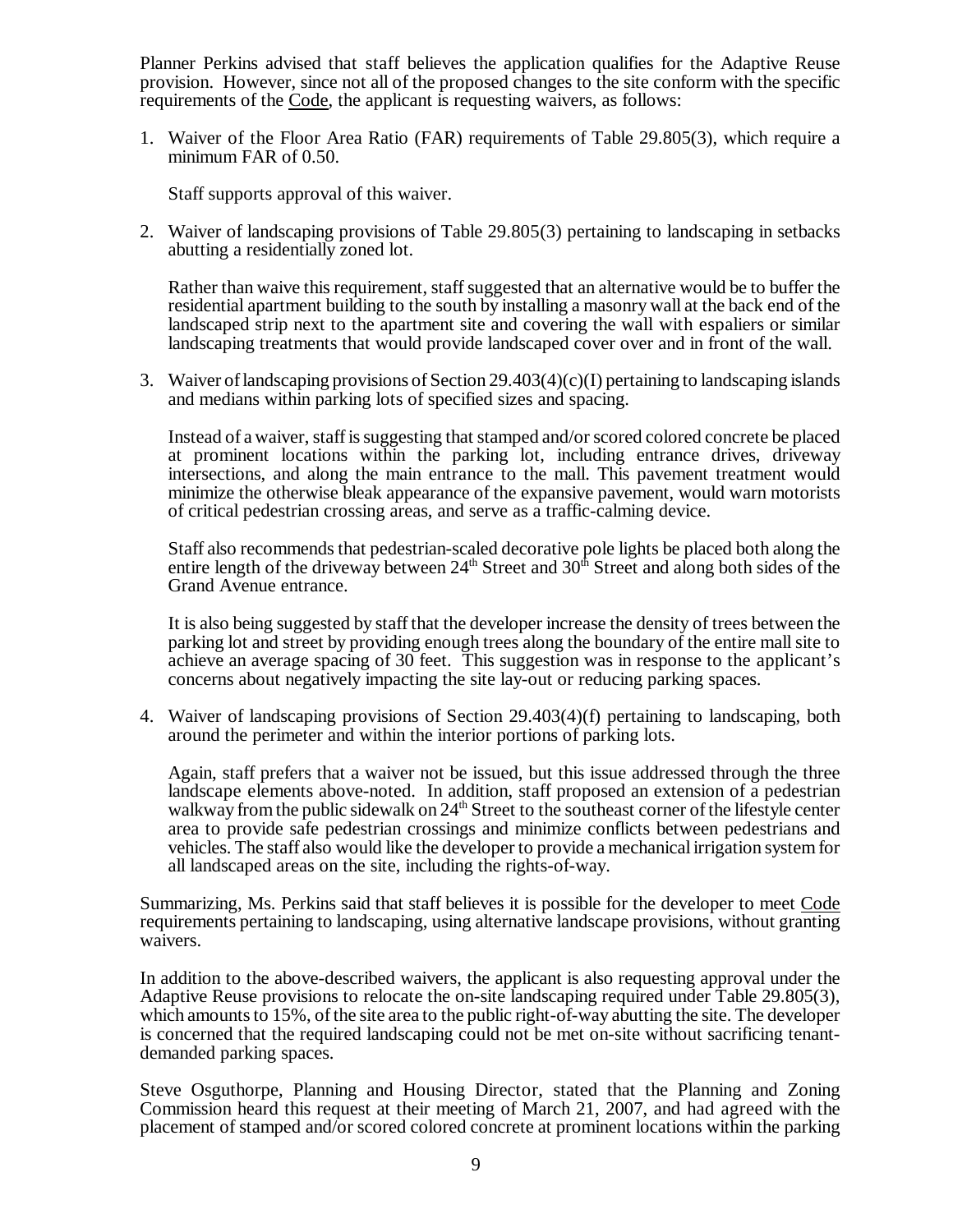lot, including entrance drives, intersections, and along the main entrance to the Mall. Mr. Osguthorpe stated that the purpose of alternative landscape provisions being suggested was to allow for creative ways of meeting the Code's intent without strictly complying with the Code. The developer, however, has indicated that he is not wishing to pursue the other alternative elements that staff has proposed. Director Osguthorpe advised that the applicant has submitted revised plans, which still need to be reviewed in detail by City staff.

Pat Burke, attorney with the Bradshaw Law Firm, 801 Grand Avenue, Suite 3700, Des Moines, Iowa, introduced Dan Sullivan, GK Development; Scott Williams, HWS; and Kurt Carlson, General Manager of the North Grand Mall. Mr. Burke explained that the developers prefer that the Preliminary Plat not need to return to the City Council for a final decision on its approval if an ordinance text amendment or variance is approved.

Mr. Sullivan gave a brief presentation on the prospective changes to be made to North Grand Mall. He asked for the City Council's approval of the Adaptive Reuse application and the Preliminary Plat at tonight's meeting so that they can move forward to the next step.

Dan Culhane, President of the Ames Chamber of Commerce and Ames Economic Development Commission, 1601 Golden Aspen Drive, Ames, urged the Council's support for the proposed redevelopment.

Lynn Franko, 1322 Barkley Court, Ames, stated that she is excited for the redevelopment of the Mall.

Dale Brentnall, 429 - 25<sup>th</sup> Street, Ames, said that for the past 35 - 40 years, the North Grand Mall has served as a catalyst for the North Ames neighborhoods and development. He asked for the Council's approval of the Adaptive Reuse application.

Merle Hillson,  $420 - 25$ <sup>th</sup> Street, Ames, advised that he and his wife appreciate the convenience of the North Grand Mall. He encouraged the City Council to approve the proposal.

Catherine Scott, 1510 Roosevelt, Ames, spoke in favor of the waiver of the Floor Area Ratio. She believes that the developers will be using the existing land more efficiently. Ms. Scott also pointed out that the reasons behind the landscaping requirements needed to be looked at, and she suggested that the Council not "quibble" over one to two percent.

Holly Fuchs, 806 Brookridge Avenue, Ames, asked for a clarification as to what exactly had been agreed to by the developers.

There being no one else wishing to speak, the hearing was closed.

Moved by Goodman, seconded by Rice, to adopt RESOLUTION NO. 07-147 approving the Preliminary Plat for the Streets of North Grand Subdivision with the following conditions:

- 1. Civil drawings of all public improvements shall be submitted to the Public Works Department for review and approval prior to installation and prior to the Final Plat approval.
- 2. All structures are subject to the fire-resistance rating requirements and limitations on openings on exterior walls of buildings when located adjacent to a property line. (Openings with a fire separation distance of three feet or less are not allowed.)
- 3. Prior to Final Plat approval, the parking spaces on Lot 2 shall be reconfigured to provide Code-required parking, as indicated on the associated Adaptive Reuse/Major Site Development Plan being reviewed concurrently.
- 4. Prior to Final Plat approval, the applicant must have obtained approval of waivers of the FAR standards through the Adaptive Reuse process unless the applicant has, within 30 days of the date of this decision, submitted to the City a complete application for a text amendment or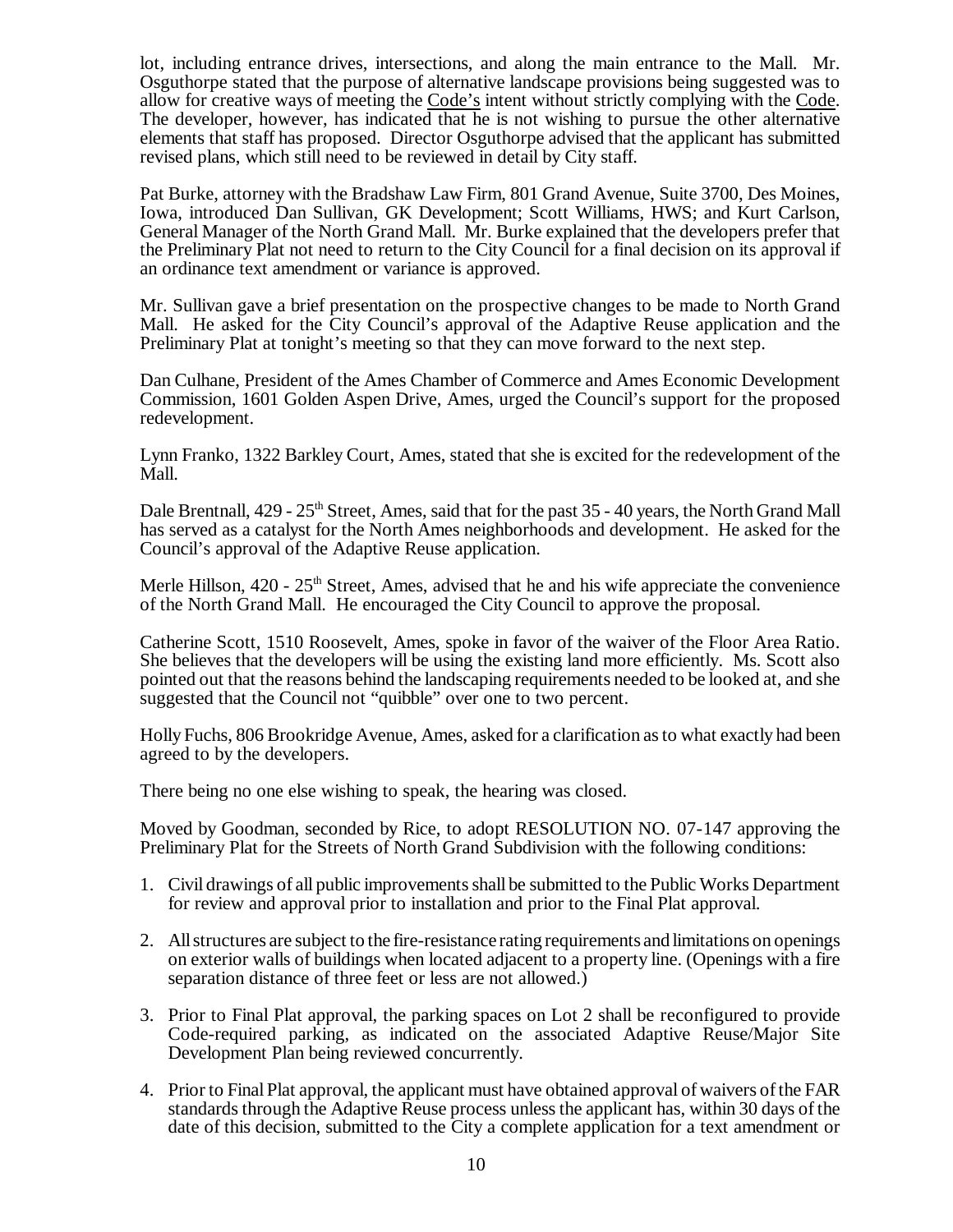variance that will amend, or grant relief from, the FAR standards. If the application for a text amendment or variance is not submitted within 30 days or if the application is denied, this Preliminary Plat application shall be considered denied. If the application for a text amendment or variance is approved, this Preliminary Plat application shall be reviewed again by the City Council to determine compliance with the approved text amendment or variance, and the City Council shall render a final decision on the Preliminary Plat.

Roll Call Vote: 5-0. Resolution declared adopted unanimously, signed by the Mayor, and hereby made a portion of these minutes.

Regarding the Adaptive Reuse application, Council Member Popken would like to see more pedestrian walkways connecting the main shopping area with the perimeter. He pointed out that there was only one main connection on the Grand Avenue side. Mr. Popken specifically asked for more connections to the perimeter sidewalks, particular on the south to  $24<sup>th</sup>$  Street and on the north to  $30<sup>th</sup>$  Street, to provide for easier pedestrian access. Kurt Carlson pointed out where the crosswalks are currently located and where they could be potentially be located. Director Osguthorpe stated that he had visited the site, and to add more pedestrian walkways would require the elimination of some parking spaces. Council Member Goodman also encouraged additional pedestrian walkways. Mr. Osguthorpe said that it would be possible for the City Council to define pedestrian connections on the Final Plat. Mr. Sullivan of GK Development said that the developers would be willing to discuss additional walkways, however, he is concerned about the potential loss of parking spaces. He again alluded to requirements of the tenants to provide a certain number of parking spaces for their stores. Mr. Osguthorpe said it would be helpful if staff could review the leases.

Moved by Popken, seconded by Goodman, to adopt RESOLUTION NO. 07-148 approving Alternative #2, as recommended by the Planning and Zoning Commission, with the addition of pedestrian walkways at  $24<sup>th</sup>$ , Ferndale, and  $30<sup>th</sup>$  Street.

For the record, Alternative #2 is approval of the Adaptive Reuse application and Major Site Development Plan for the Streets of North Grand Mall, allow a waiver of the FAR requirements for the site and allow the landscaping requirements to be partially met within the right-of-way, subject to the following conditions:

- 1. Prior to City Council approval, the applicant shall submit a revised landscaping plan that will include the following features and/or changes:
	- a. The placement of stamped and/or scored colored concrete at prominent locations within the parking lot, including entrance drives, intersections, and along the main entrance to the mall.
	- b. Buffering of the residential apartment building to the south by installing a masonry wall at the back end of the landscaped strip next to the apartment site and covering the wall with espaliers or similar landscaping treatments that will provide landscaped covering on and in front of the wall.
	- c. Provide enough trees along the boundary of the entire mall site to achieve an average spacing of 30 feet.
	- d. Comply with all other landscape requirements of the Ames Municipal Code.
- 2. Prior to any permit issuance, construction plans for public improvements shall be submitted to the Public Works Department for review, and if compliant with all standards, approval.
- 3. Prior to clearing, grading, or issuance of building permits, a COSESCO permit shall be issued.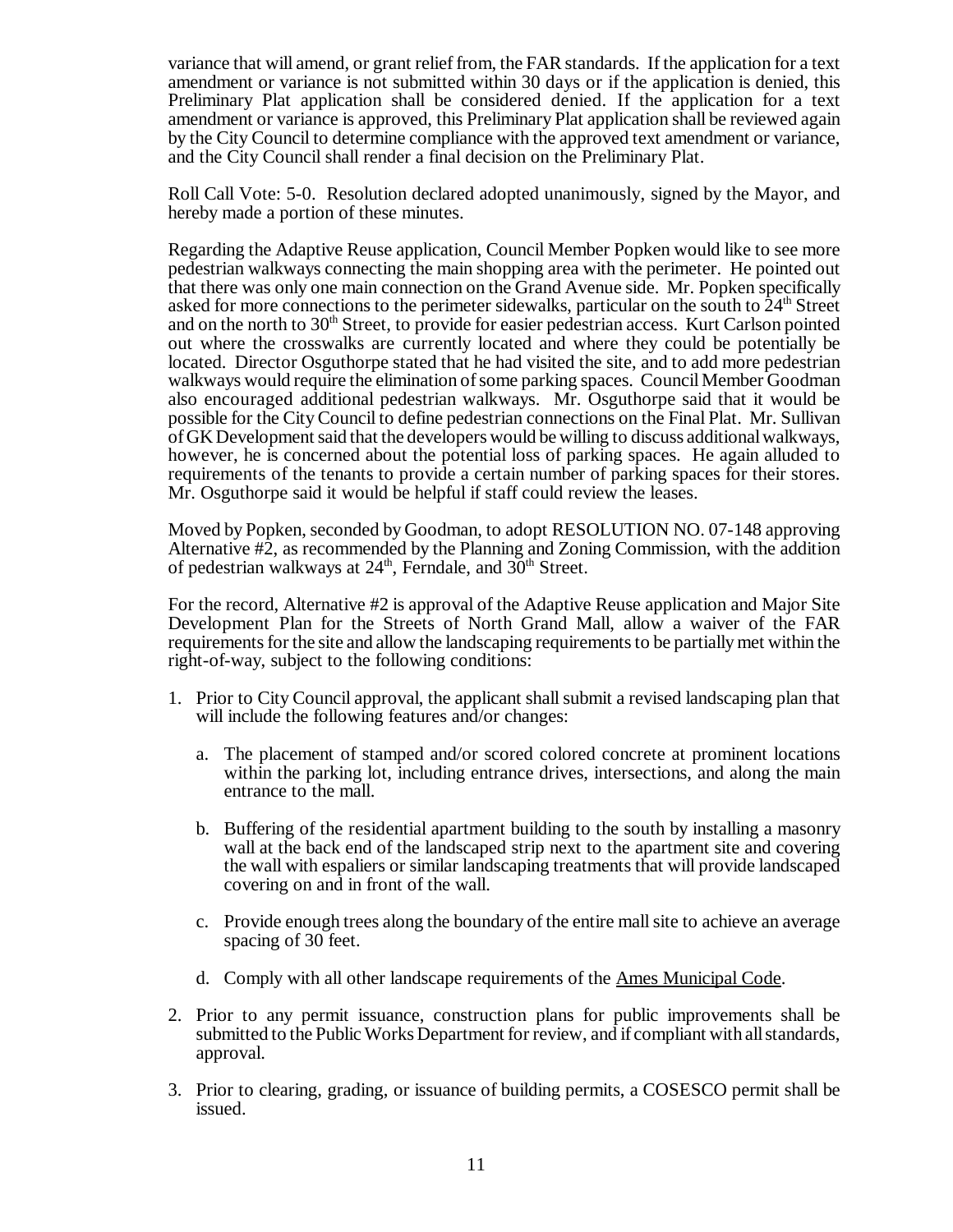4. Building permits for the proposed redevelopment shall not be issued until the associated Preliminary Plat for this site has received Final Plat approval and the Plat has been recorded.

Council Member Mahayni asked about the traffic study that was conducted. Damion Pregitzer, City Traffic Engineer, advised that he had reviewed the study and was confident that all requirements for levels of service and operation have been met. The study area was any access on and off the site, any intersection, and including  $13<sup>th</sup>$  and Grand.

Mr. Mahayni said that he is concerned about the entrance to the Mall from  $24<sup>th</sup>$  Street. He would like to see that improved. Mr. Pregitzer said that the traffic study does not include the safety aspect. He explained that there is an easement in place with the gas station at the corner of 24<sup>th</sup> and Grand; it is a perpetual easement.

Council Member Mahayni asked for clarification as to what has been recommended to be approved. He would like to see Paragraph a.ii.of the staff's recommendation added, which pertains to installation of decorative pole lights. Discussion ensued as to the lighting requirements. Decorative pole lights, both along the entire length of the driveway between  $24<sup>th</sup>$ Street and  $30<sup>th</sup>$  Street, had been recommended by staff.

City Manager Schainker pointed out that the developers would like to have approval given at this meeting or allow administrative approval by staff. City Attorney Marek pointed out that Alternative #2 does not call for additional Council review and approval.

Moved by Goodman, seconded by Mahayni, to amend the motion to add the condition under Paragraph a.ii. of the staff's recommendation, i.e., requiring the placement of pedestrian scaled decorative pole lights both along the entire length of the driveway between  $24<sup>th</sup>$  Street and  $30<sup>th</sup>$ Street spaced on the end of every other parking aisle and along both sides of the Grand Avenue entrance drive.

Vote on Amendment: 4-1. Voting aye: Doll, Goodman, Mahayni, Popken. Voting nay: Rice. Motion declared carried.

Moved by Doll, seconded by Mahayni, to further amend the motion to include staff approval of the revised plan with the opportunity for the developers to take the revised plan back to the City Council if staff is not in agreement with said revised plan.

Vote on Amendment: 5-0. Motion declared carried unanimously.

Roll Call Vote on Motion, as Amended: 5-0. Resolution declared adopted unanimously, signed by the Mayor, and hereby made a portion of these minutes.

# **HEARING ON ZONING TEXT AMENDMENT TO TABLE 29.1001(3) TO CHANGE THE DEVELOPMENT STANDARDS FOR THE HEIGHT OF PRINCIPAL BUILDINGS IN THE "S-HM" (HOSPITAL/MEDICAL DESIGN) DISTRICT:** The hearing was opened by the

Mayor and closed after no one asked to speak.

Moved by Mahayni, seconded by Goodman, to pass on first reading an ordinance making a text amendment to Table 29.1001(3) to change the development standards for the height of principal buildings in the "S-HM" (Hospital/Medical Design) District. Roll Call Vote: 5-0. Motion declared carried unanimously.

### **HEARING ON URBAN REVITALIZATION PLAN FOR 207 - 215 LYNN AVENUE:** The Mayor opened the public hearing. She closed same after no one came forward to speak.

Moved by Rice, seconded by Popken, to adopt RESOLUTION NO. 07-149 approving the Urban Revitalization Plan for 207 - 215 Lynn Avenue.

Roll Call Vote: 5-0. Resolution declared adopted unanimously, signed by the Mayor, and hereby made a portion of these minutes.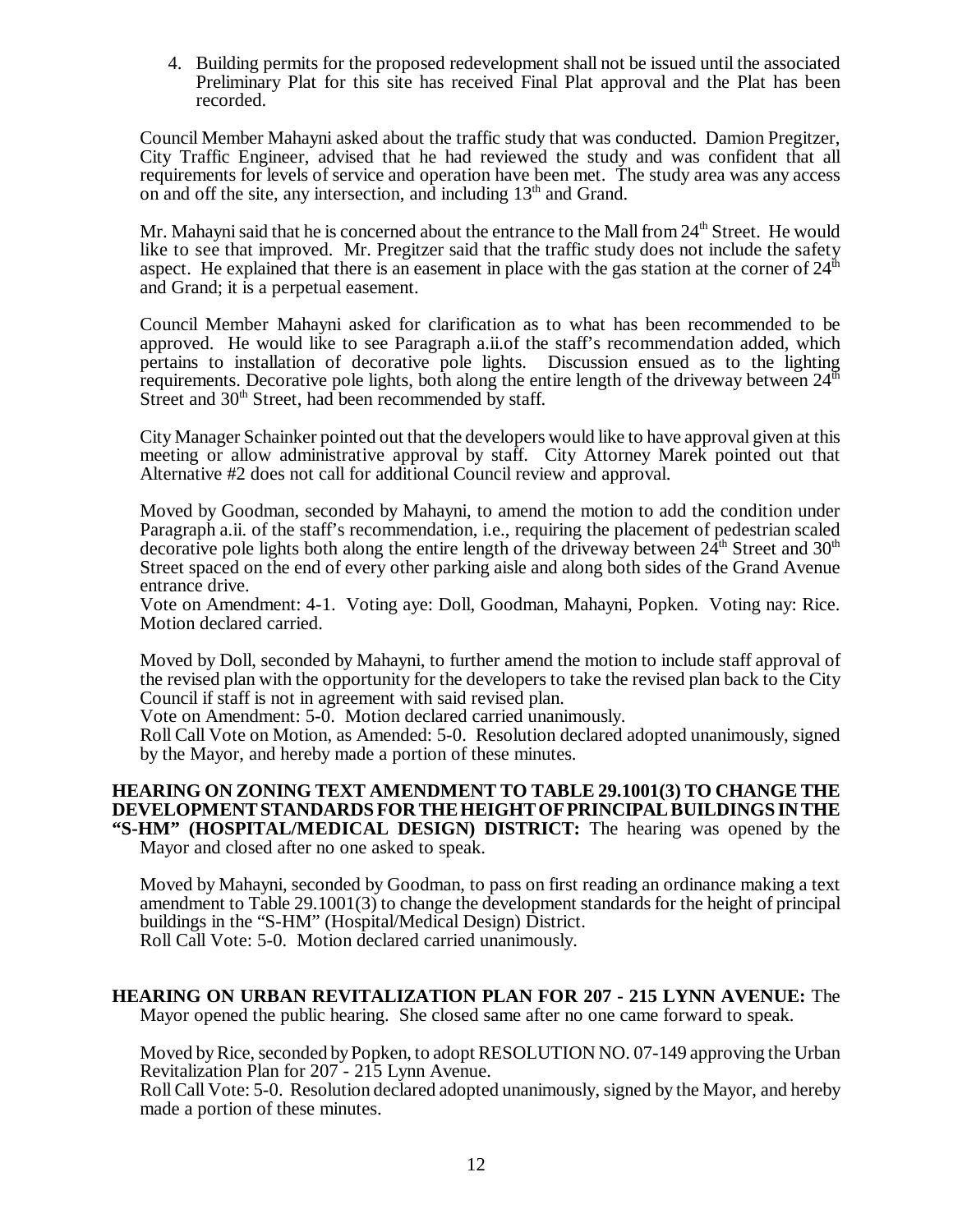Moved by Mahayni, seconded by Goodman, to pass on first reading an ordinance establishing the 207 - 215 Lynn Avenue Urban Revitalization Area. Roll Call Vote: 5-0. Motion declared carried unanimously.

**HEARING ON SALE OF CITY-OWNED PROPERTY LOCATED AT 2125 FURMAN**

**DRIVE:** Mayor Campbell opened the public hearing. No one wished to speak, and the hearing was closed.

Moved by Goodman, seconded by Doll, to adopt RESOLUTION NO. 07-150 approving the sale of 2125 Furman Drive to Habitat for Humanity.

Roll Call Vote: 5-0. Resolution declared adopted unanimously, signed by the Mayor, and hereby made a portion of these minutes.

**HEARING ON CYRIDE OFFICE BUILDING EXPANSION:** The hearing was opened. No one asked to speak, and the hearing was closed.

Moved by Goodman, seconded by Mahayni, to reject the bid. Vote on Motion: 5-0. Motion declared carried unanimously.

Moved by Mahayni, seconded by Goodman, to adopt RESOLUTION NO. 07-151 approving preliminary plans and specifications for CyRide Building Expansion; setting April 16, 2007, as bid due date and April 24, 2007, as date of public hearing.

Roll Call Vote: 5-0. Resolution declared adopted unanimously, signed by the Mayor, and hereby made a portion of these minutes.

**FIXED BASE OPERATOR (FBO) CONTRACT:** Steve Salvo, Operations Manager, advised that the Airport Advisory Committee, at their meeting of November 29, 2006, recommended that the proposal submittal process begin for the 2007 contract. On December 12, 2006, the City Council directed staff to solicit proposal from individuals wishing to perform FBO services at the Airport for the next five years, starting July 1, 2007. A Selection Committee rated the two proposals received and recommended unanimously to recommend Hap's Air, Inc., be awarded the five-year Airport FPO Lease.

Lyle Vust, Midwest Flying Service, 3040 Hwy. 69, Sheldon, Iowa, cited the experience that he and his wife have in this industry. He felt that the voting was not fair and the Selection Committee was unfairly chosen. Mr. Vust pointed out that, if another FBO is selected, employees of Midwest Flying Service will be unemployed. Midwest Flying Service has added two corporate jets and will add another one in the next few months. Mr. Vust said that they also have added Hertz Rental Car at the Airport, which has brought in another revenue source. He alluded to additional federal funding that will be available in the future if an airport has three corporate jets; if Midwest Flying Service leaves, one corporate jet also leaves. According to Mr. Vust, his company has worked cooperatively with another provider, Haps, at the Airport. If Midwest is not chosen as the FBO, they leave the community. Mr. Vust advised that he also receives criticism about some of his employees being students; however, they are very good employees, and it provides parttime employment to that segment of the Ames community. Mr. Vust requested a thorough review of the selection process.

Jeff Smalling, representing Hap's, Inc., said that his company has many new ideas that they would like to pursue at the Airport, including additional services and staff.

Mr. Salvo stated that the Selection Committee consisted of Airport Advisory Committee members, an airport user, and the Assistant City Finance Director. He felt that members of the Committee were familiar with both providers. Lee Livingston, Sue Rybolt, Bob Mortensen, Darrell Mullins, and Steve Salvo were named as the members of the Committee.

Moved by Mahayni, seconded by Popken, to adopt RESOLUTION NO. 07-152 approving the Fixed Base Operator Contract with Hap's Air, Inc.

Roll Call Vote: 5-0. Resolution declared adopted unanimously, signed by the Mayor, and hereby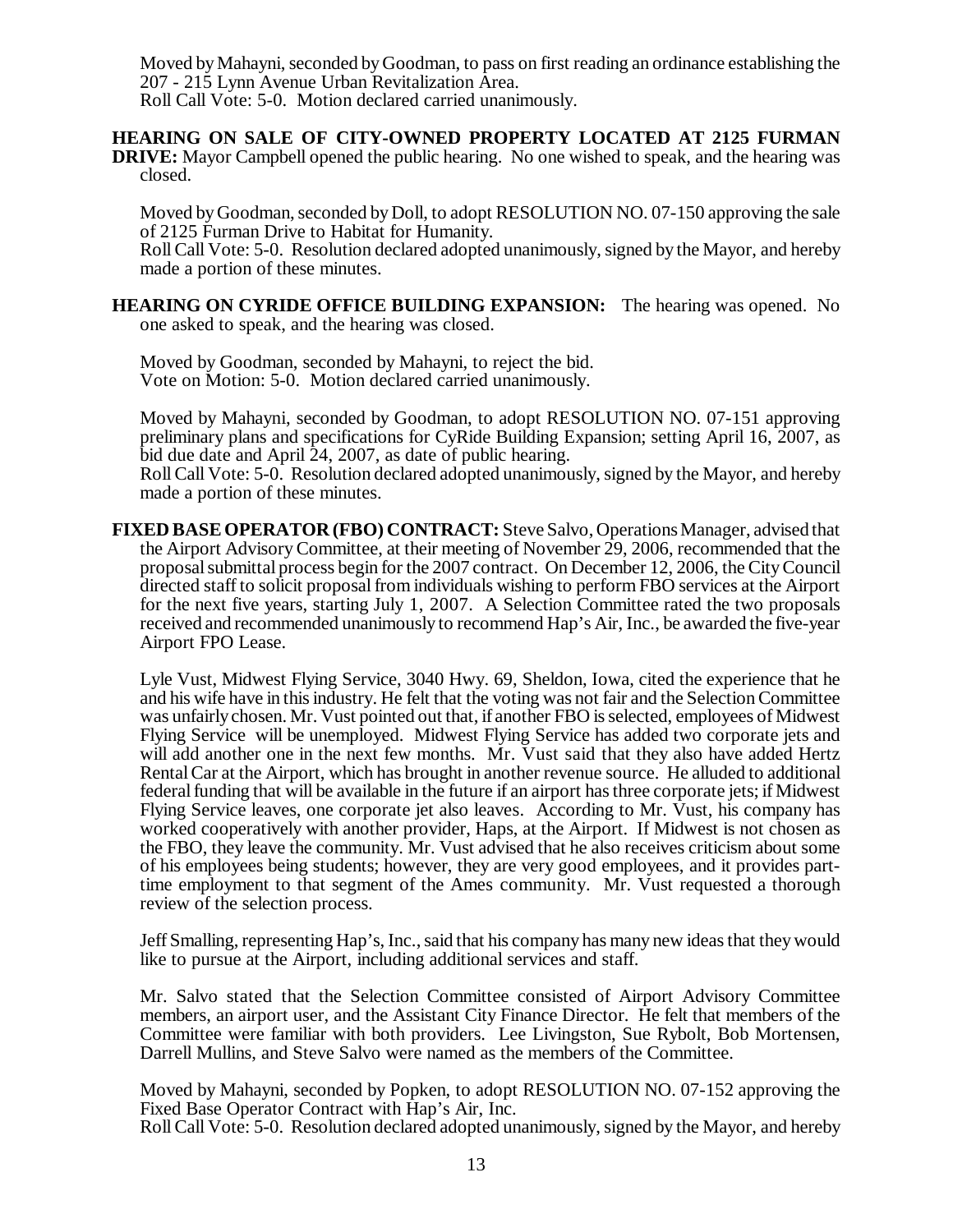made a portion of these minutes.

**UPDATE ON STORM DAMAGE:** Public Works Director John Joiner described the problems encountered due to the wind conditions and dampness of the wood. The burning operation was suspended by the City Manager on March 26. The E.  $13<sup>th</sup>$  Street site will be cleaned up and the City will move on with a yard waste provider to take the debris and dispose of same. Representatives of FEMA will be on site tomorrow to review the process. The free drop-off will also be extended to April 22, 2007.

**ENCROACHMENT PERMIT FOR IOWA STATE UNIVERSITY (ISU) GATEWAY COLUMNS:** City Manager Schainker described the requests of Iowa State University relative to its plan to construct a gateway feature along Elwood Drive that will be located partially within the City right-of-way. The University is requesting that the City Council approve an Encroachment Permit, which allows a structure to extend into the limits of a City street, alley, or sidewalk. ISU is also requesting that the City waive the fee for the Encroachment Permit and amend the Municipal Code to waive the requirement for an insurance certificate from agencies of the state of Iowa.

Cathy Brown, Program Coordinator of Facilities Management at ISU, presented Iowa State University's South Campus Gateway Plan. She stated that this project is part of a larger corridor plan to improve the image of the major entryway to the portion of the community were ISU is located. These improvements will also reinforce a major route for visitors to the University. Jesse Lewis, RDG Planning & Design, gave additional details on the design of the proposed gateway improvements.

Moved by Mahayni, seconded by Rice, to pass on first reading an ordinance amending Section 22.3 of the Municipal Code pertaining to insurance requirements (second and third readings and adoption requested).

Roll Call Vote: 5-0. Motion declared carried unanimously.

Moved by Goodman, seconded by Popken, to suspend the rules necessary for the adoption of an ordinance.

Roll Call Vote: 5-0. Motion declared carried unanimously.

Moved by Mahayni, seconded by Goodman, to pass on second and third readings and adopt ORDINANCE NO. 3906 amending Section 22.3 of the Municipal Code pertaining to insurance requirements.

Roll Call Vote: 5-0. Ordinance declared adopted unanimously, signed by the Mayor, and hereby made a portion of these minutes.

Moved by Mahayni, seconded by Rice, approving the Encroachment Permit. Vote on Motion: 5-0. Motion declared carried unanimously.

Moved by Goodman, seconded by Rice, to adopt RESOLUTION NO. 07-153 approving waiver of the Encroachment Permit fee.

Roll Call Vote: 5-0. Resolution declared adopted unanimously, signed by the Mayor, and hereby made a portion of these minutes.

**UNIT NO. 7 TURBINE GENERATOR OVERHAUL PROJECT:** Electric Services Director Don Kom gave an overview of the rotor work necessary. Upon inspection and testing, it was revealed that, due to several defects, a complete rotor rewind is necessary in order to keep Unit No. 7 in service. According to Mr. Kom, the costs for the rotor rewind would be \$279,585 and the turbine rotor and diaphragm repair would be \$48,875.

Moved by Mahayni, seconded by Goodman, to adopt RESOLUTION NO. 07-140 approving Change Orders 1 through 7 for Unit No. 7 Turbine Generator Overhaul Project to Cotter Turbine Services, LLC, of Big Lake, Minnesota, in the amount of \$453,206.50, plus applicable sales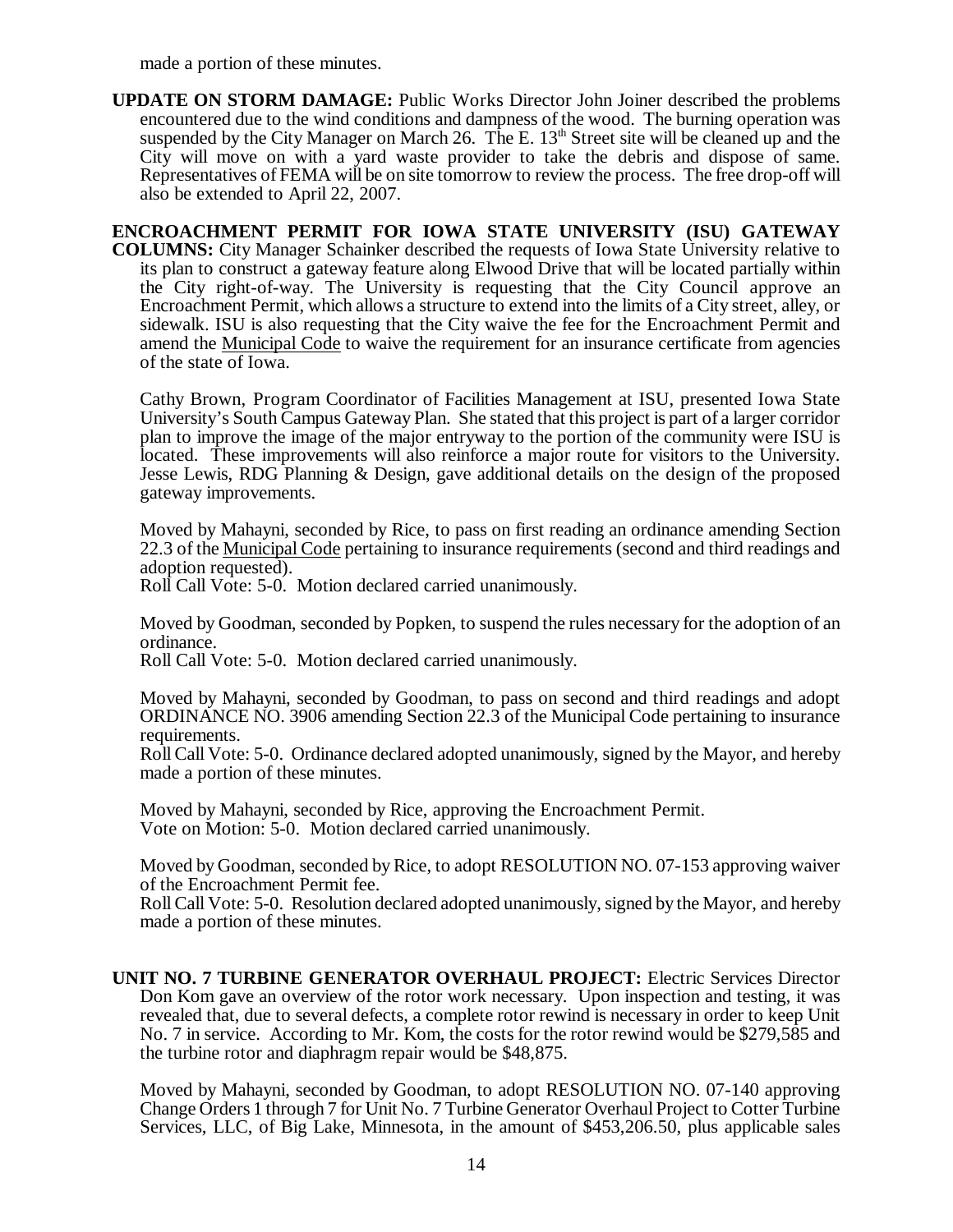taxes.

Roll Call Vote: 5-0. Resolution declared adopted unanimously, signed by the Mayor, and hereby made a portion of these minutes.

Mr. Kom advised that as the Unit was being dismantled, worn parts were noted. These parts are internal to the steam turbine and are what maintain the clearances within the steam path between the stationary and rotating elements. Staff recommends waiving formal bids in order to expedite delivery and ensure functionality of the parts.

Moved by Mahayni, seconded by Rice, to adopt RESOLUTION NO. 07-154 waiving formal bidding procedures and awarding a contract to General Electric Energy Parts, inc., in an amount not to exceed \$87,711.84 for parts for Unit No. 7 Turbine Generator Overhaul Project. Roll Call Vote: 5-0. Resolution declared adopted unanimously, signed by the Mayor, and hereby made a portion of these minutes.

**ORDINANCE MAKING SCRIPT REVISIONS PERTAINING TO PARKING REGULATIONS ON SOUTH BELL AVENUE:** Moved by Mahayni, seconded by Popken, to pass on first reading an ordinance making script revisions pertaining to parking regulations on South Bell Avenue.

Roll Call Vote: 5-0. Motion declared carried unanimously.

Moved by Mahayni, seconded by Goodman, to suspend the rules necessary for the adoption of an ordinance.

Roll Call Vote: 5-0. Motion declared carried unanimously.

Moved by Mahayni, seconded by Rice, to pass on second and third readings and adopt ORDINANCE NO. 3907 making script revisions pertaining to parking regulations on South Bell Avenue.

Roll Call Vote: 5-0. Ordinance declared adopted unanimously, signed by the Mayor, and hereby made a portion of these minutes.

#### **ORDINANCE MAKING SCRIPT REVISIONS PERTAINING TO PARKING REGULATIONS ON COCHRANE PARKWAY:** Moved by Goodman, seconded by Popken, to pass on first reading an ordinance making script revisions pertaining to parking regulations on South Bell Avenue.

Roll Call Vote: 5-0. Motion declared carried unanimously.

Moved by Goodman, seconded by Popken, to suspend the rules necessary for the adoption of an ordinance.

Roll Call Vote: 5-0. Motion declared carried unanimously.

Moved by Mahayni, seconded by Goodman, to pass on second and third readings and adopt ORDINANCE NO. 3908 making script revisions pertaining to parking regulations on Cochrane Parkway.

Roll Call Vote: 5-0. Ordinance declared adopted unanimously, signed by the Mayor, and hereby made a portion of these minutes.

# **ORDINANCE ALLOWING OPERATION OF GOLF CARTS UPON CITY STREETS:** Moved by Goodman, seconded by Popken, to pass on second reading an ordinance allowing onduty law enforcement, fire department, and emergency medical personnel to operate a golf cart upon a city street.

Roll Call Vote: 5-0. Motion declared carried unanimously.

# **ORDINANCE CHANGING THE NAME OF ELWOOD DRIVE TO UNIVERSITY**

**BOULEVARD:** City Attorney Marek explained that the effective date of this prospective ordinance may need to be delayed until September or October 2007. Assistant City Manager Bob Kindred explained that the signage through the Iowa Department of Transportation will not be